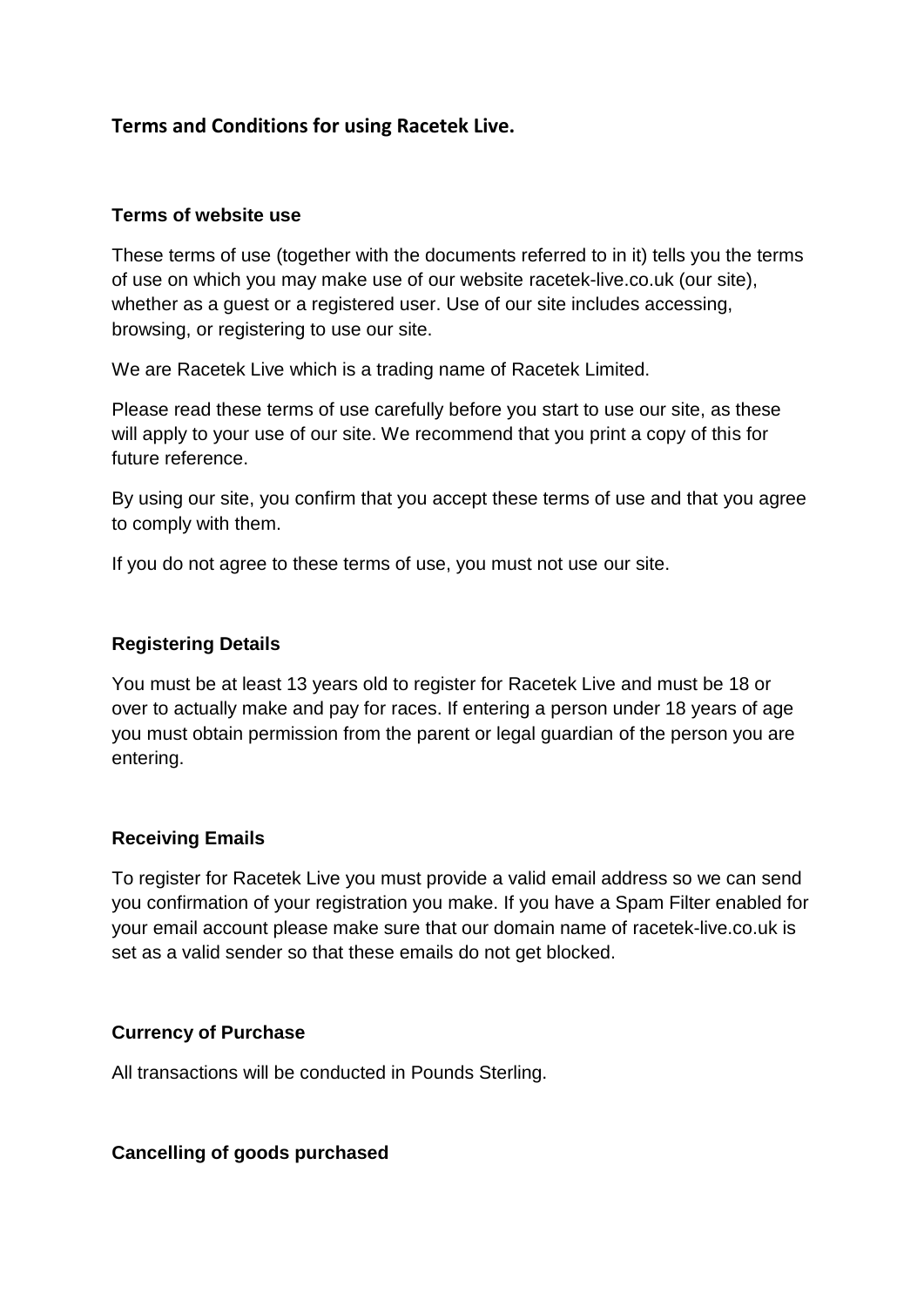You have a statutory right to cancel the purchase of any goods through Racetek Live within 14 calendar days of your purchase by emailing us at [contact@racetek](mailto:contact@racetek-live.co.uk)[live.co.uk.](mailto:contact@racetek-live.co.uk)

#### **Data Protection**

The personal data and entry / membership specific information you give can and will be used by both Racetek Live and the Event organisers for the purpose of managing Events (including emergencies relating thereto), processing and publishing entries and results. Racetek Live will not pass this data to any other third party.

#### **GDPR**

We have reviewed the purposes of our processing activity and selected the most appropriate lawful basis for it.

Our lawful basis is: 'the individual has given clear consent for us to process their personal data for a specific purpose'.

Therefore - if you are planning to use the Racetek Live application to store and utilise personal data for the purpose of race timing, it is **essential** that prior to doing this, you gain explicit consent from the data subject (the competitor) that you are doing this, as well as explaining how and where it will be stored. (securely, on the Racetek servers).

As stated above, we will not share personal data stored with us with any other 3rd parties.

We have checked that the processing is necessary for the relevant purpose, and are satisfied that there is no other reasonable way to achieve that purpose.

#### **Changes to these terms**

We may revise these terms of use at any time by amending this page.

Please check this page from time to time to take notice of any changes we made, as they are binding on you.

## **Changes to our site**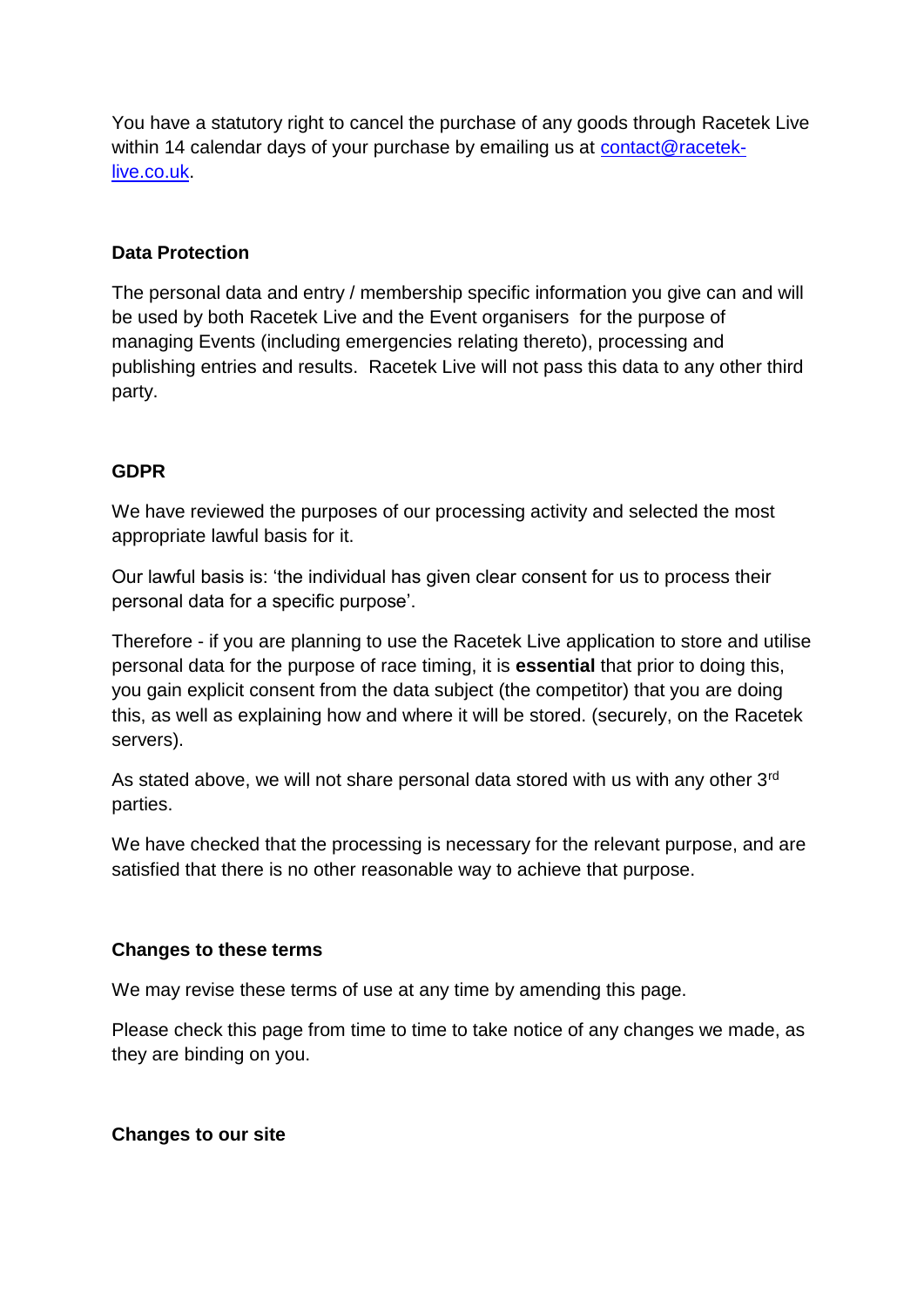We may update our site from time to time, and may change the content at any time. However, please note that any of the content on our site may be out of date at any given time, and we are under no obligation to update it.

We do not quarantee that our site or app, or any content on it, will be free from errors or omissions.

## **Accessing our site**

We do not guarantee that our site, or any content on it, will always be available or be uninterrupted. Access to our site is permitted on a temporary basis. We may suspend, withdraw, discontinue or change all or any part of our site without notice. We will not be liable to you if for any reason our site is unavailable at any time or for any period.

You are responsible for making all arrangements necessary for you to have access to our site.

You are also responsible for ensuring that all persons who access our site through your internet connection are aware of these terms of use and other applicable terms and conditions, and that they comply with them.

## **Your account and password**

If you choose, or you are provided with a password or any other piece of information as part of our security procedures, you must treat such information as confidential. You must not disclose it to any third party.

We have the right to disable any username or password, whether chosen by you or allocated by us, at any time, if in our reasonable opinion you have failed to comply with any of the provisions of these terms of use.

If you know or suspect that anyone other than you knows your password, you must promptly notify us at tech@racetek-live.co.uk.

## **Intellectual property rights**

We are the owner or the licensee of all intellectual property rights in our site, and in the material published on it. Those works are protected by copyright laws and treaties around the world. All such rights are reserved.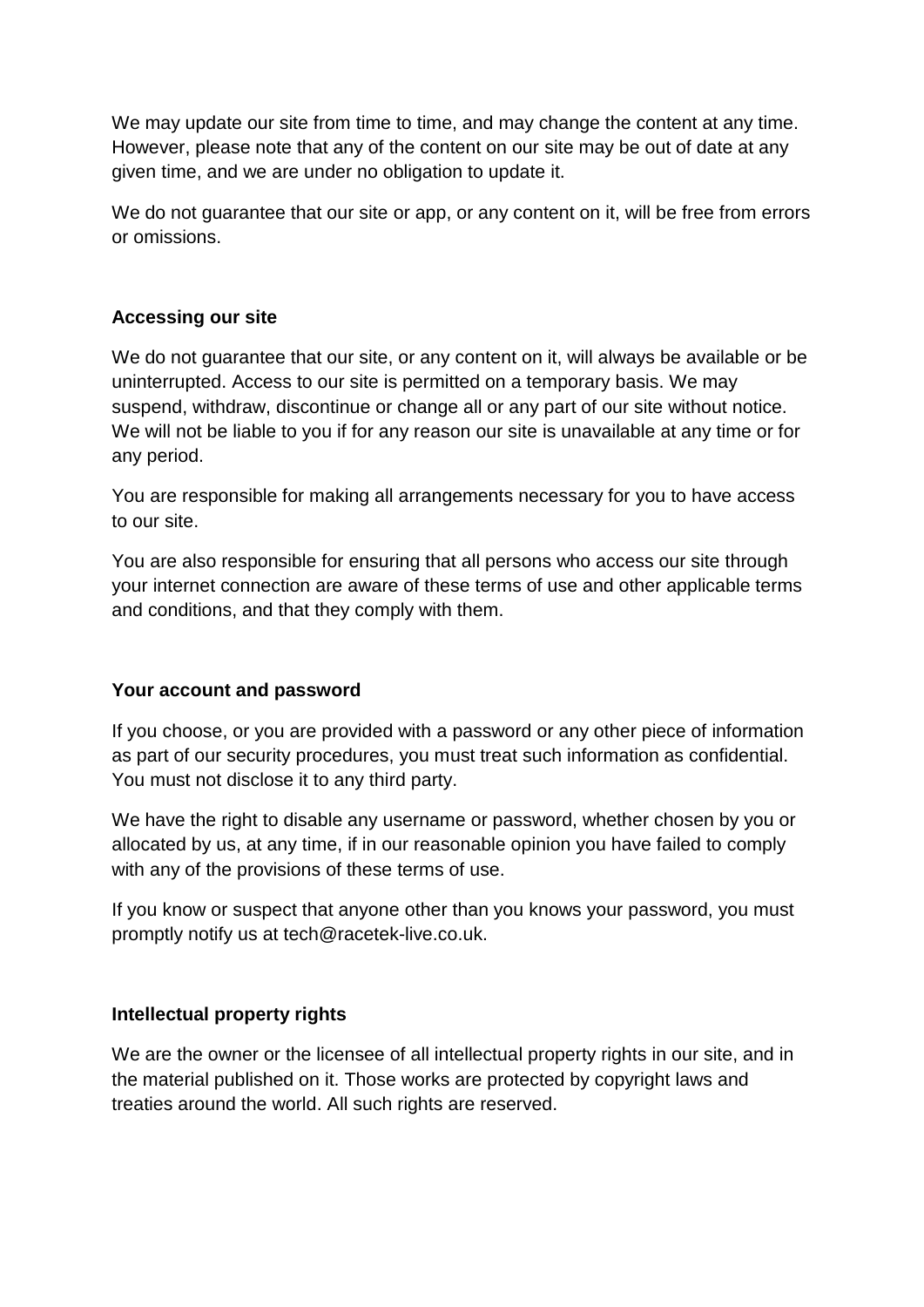You may print off one copy, and may download extracts, of any page(s) from our site for your personal use and you may draw the attention of others within your organisation to content posted on our site.

You must not modify the paper or digital copies of any materials you have printed off or downloaded in any way, and you must not use any illustrations, photographs, video or audio sequences or any graphics separately from any accompanying text.

Our status (and that of any identified contributors) as the authors of content on our site must always be acknowledged.

You must not use any part of the content on our site for commercial purposes without obtaining a licence to do so from us or our licensors.

If you print off, copy or download any part of our site in breach of these terms of use, your right to use our site will cease immediately and you must, at our option, return or destroy any copies of the materials you have made.

## **No reliance on information**

The content on our site is provided for general information only. It is not intended to amount to advice on which you should rely. You must obtain professional or specialist advice before taking, or refraining from, any action on the basis of the content on our site.

Although we make reasonable efforts to update the information on our site, we make no representations, warranties or guarantees, whether express or implied, that the content on our site is accurate, complete or up-to-date.

# **Limitation of our liability**

Nothing in these terms of use excludes or limits our liability for death or personal injury arising from our negligence, or our fraud or fraudulent misrepresentation, or any other liability that cannot be excluded or limited by English law.

To the extent permitted by law, we exclude all conditions, warranties, representations or other terms which may apply to our site or any content on it, whether express or implied.

We will not be liable to any user for any loss or damage, whether in contract, tort (including negligence), breach of statutory duty, or otherwise, even if foreseeable, arising under or in connection with:

- use of, or inability to use, our site or mobile application; or
- use of or reliance on any content displayed on our site.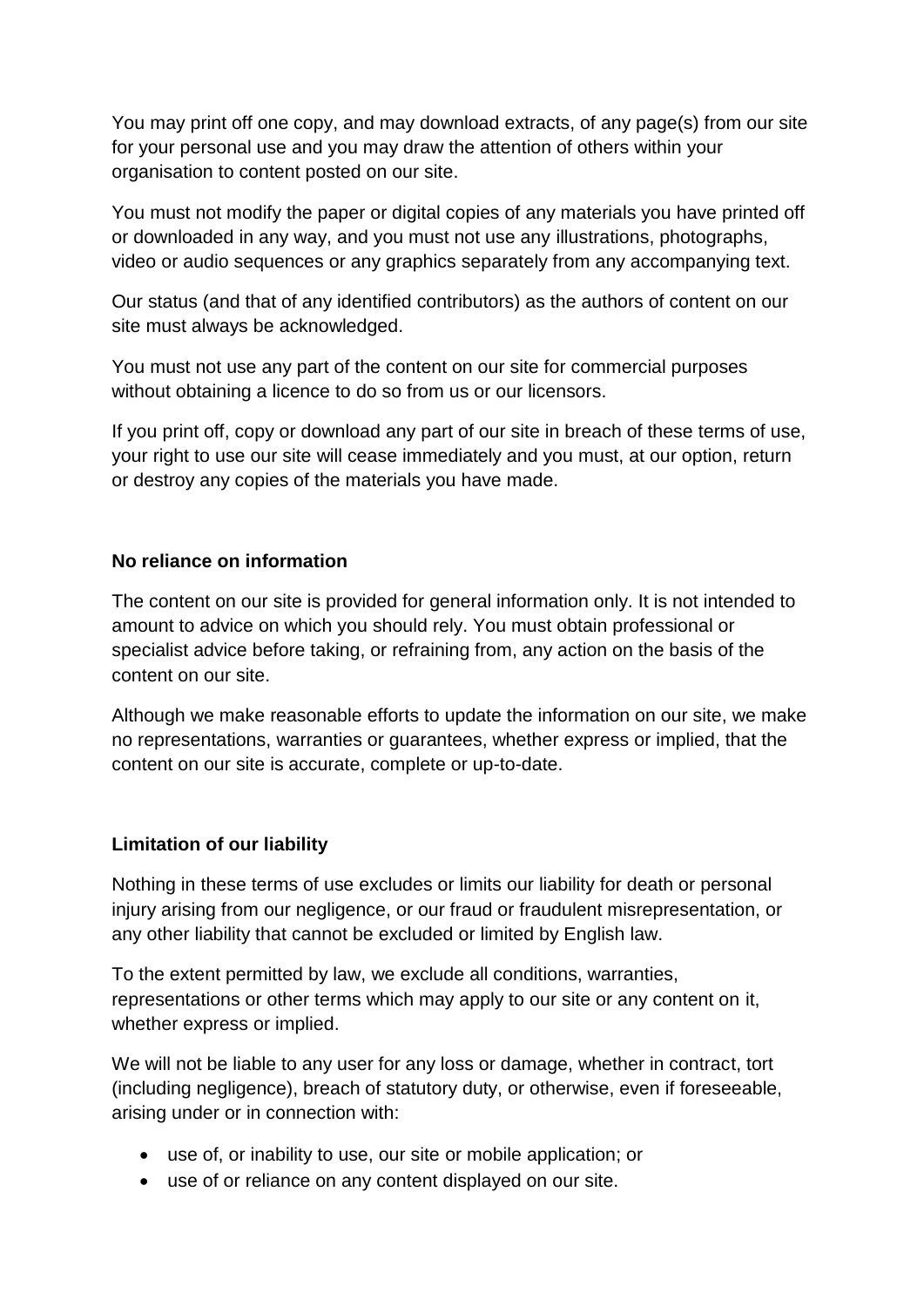If you are a business user, please note that in particular, we will not be liable for:

- loss of profits, sales, business, or revenue;
- business interruption;
- loss of anticipated savings:
- loss of business opportunity, goodwill or reputation; or
- any indirect or consequential loss or damage.

We will not be liable for any loss or damage caused by a virus, distributed denial-ofservice attack, or other technologically harmful material that may infect your computer equipment, computer programs, data or other proprietary material due to your use of our site or to your downloading of any content on it, or on any website linked to it.

We assume no responsibility for the content of websites linked on our site. Such links should not be interpreted as endorsement by us of those linked websites. We will not be liable for any loss or damage that may arise from your use of them.

We provide technology that should be used for timing purposes only. Racetek Live products and services should not be used in any safety critical systems. We shall not be liable for any injury or loss to the participant of an event where Racetek live systems are being used relating (directly or indirectly) to (i) the conduct, organisation, delivery or operation of the Event or (ii) Any hardware or software failure of a Racetek live system.

We accept no duty of care whatsoever for the participants of an event where Racetek live systems and technology are being used, this remains solely the responsibility of the organiser.

We do not give any warranty (express or implied) with regard to the use of the system in an event.

We recommend the use of a manual back up for timing purposes.

Different limitations and exclusions of liability will apply to liability arising as a result of the supply of any goods or services by use to a competitor, which will be set out in the terms and conditions of you as an event organiser.

## **Linking to our site**

You may link to our website, provided you do so in a way that is fair and legal and does not damage our reputation or take advantage of it.

You must not establish a link in such a way as to suggest any form of association, approval or endorsement on our part where none exists.